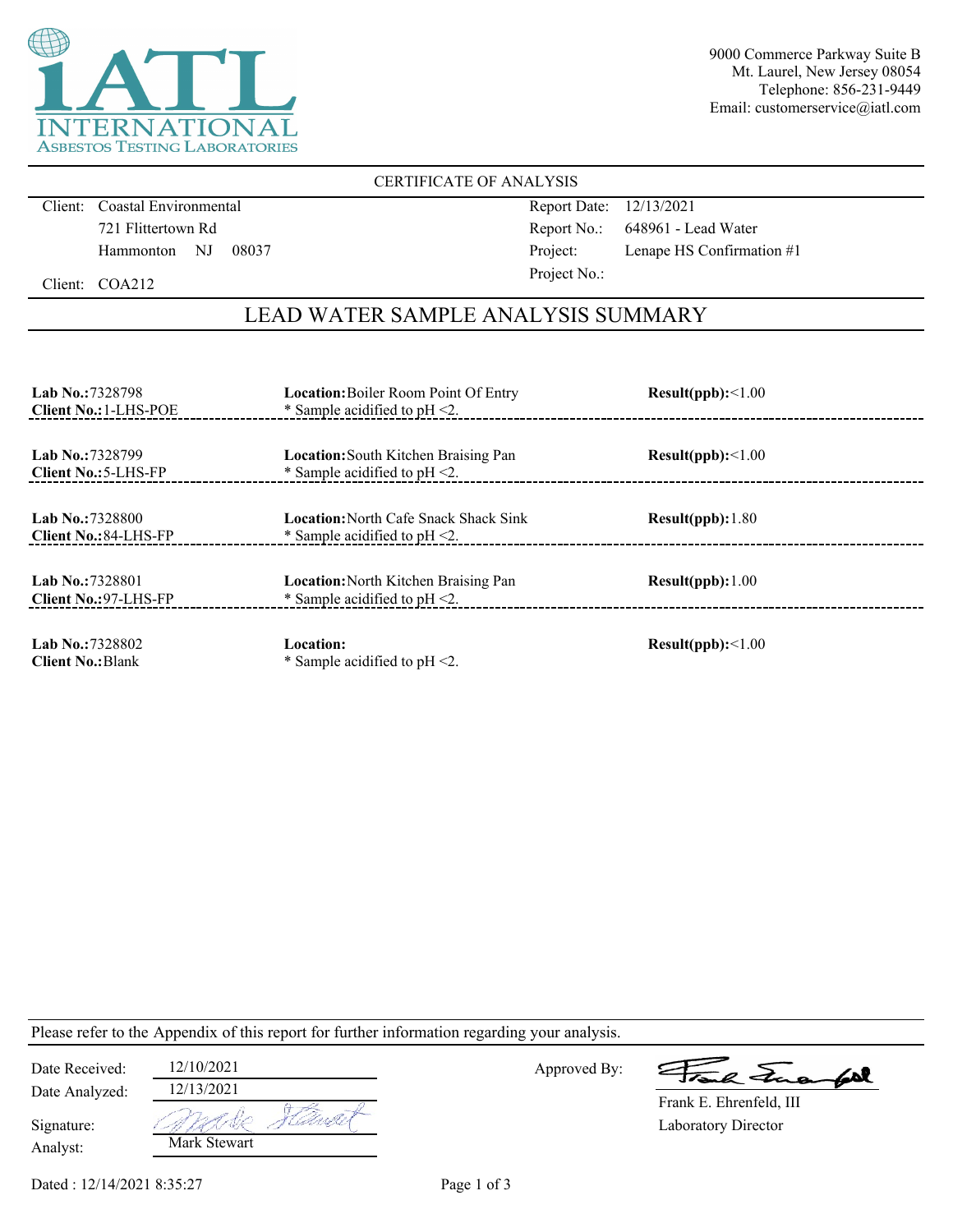

9000 Commerce Parkway Suite B Mt. Laurel, New Jersey 08054 Telephone: 856-231-9449 Email: customerservice@iatl.com

#### CERTIFICATE OF ANALYSIS

Client: Coastal Environmental 721 Flittertown Rd Hammonton NJ 08037

Client: COA212

Report Date: 12/13/2021 Report No.: 648961 - Lead Water Project: Lenape HS Confirmation #1 Project No.:

# Appendix to Analytical Report:

**Customer Contact:** Cathy Ledden **Analysis:** AAS-GF - ASTM D3559-08D

This appendix seeks to promote greater understanding of any observations, exceptions, special instructions, or circumstances that the laboratory needs to communicate to the client concerning the above samples. The information below is used to help promote your ability to make the most informed decisions for you and your customers. Please note the following points of contact for any questions you may have.

**iATL Customer Service:** customerservice@iatl.com **iATL OfficeManager:** ?wchampion@iatl.com **iATL Account Representative:** Shirley Clark **Sample Login Notes:** See Batch Sheet Attached **Sample Matrix:** Water **Exceptions Noted:** See Following Pages

#### **General Terms, Warrants, Limits, Qualifiers:**

General information about iATL capabilities and client/laboratory relationships and responsibilities are spelled out in iATL policies that are listed at www.iATL.com and in our Quality Assurance Manual per ISO 17025 standard requirements. The information therein is a representation of iATL definitions and policies for turnaround times, sample submittal, collection media, blank definitions, quantification issues and limit of detection, analytical methods and procedures, sub-contracting policies, results reporting options, fees, terms, and discounts, confidentiality, sample archival and disposal, and data interpretation.

iATL warrants the test results to be of a precision normal for the type and methodology employed for each sample submitted. iATL disclaims any other warrants, expressed or implied, including warranty of fitness for a particular purpose and warranty of merchantability. iATL accepts no legal responsibility for the purpose for which the client uses test results. Any analytical work performed must be governed by our Standard Terms and Conditions. Prices, methods and detection limits may be changed without notification. Please contact your Customer Service Representative for the most current information.

This confidential report relates only to those item(s) tested and does not represent an endorsement by NIST-NVLAP, AIHA LAP LLC, or any agency of local, state or province governments nor of any agency of the U.S. government.

This report shall not be reproduced except in full, without written approval of the laboratory.

#### **Information Pertinent to this Report:**

Analysis by AAS Graphite Furnace: - ASTM D3559-08D Certification: - NYS-DOH No. 11021 - NJDEP No. 03863

#### **Note: These methods are analytically equivalent to iATL's accredited method;**

- USEPA 40CFR 141.11B

- USEPA 200.9 Pb, AAS-GF, RL <2 ppb/sample

- USEPA SW 846-7421 - Pb(AAS-GF, RL <2 ppb/sample)

Regulatory limit for lead in drinking water is 15.0 parts per billion as cited in EPA 40 CFR 141.11 National Primary Drinking Water Regulations, Subpart B: Maximum contaminant levels for inorganic chemicals.

All results are based on the samples as received at the lab. iATL assumes that appropriate sampling methods have been used and that the data upon which these results are based have been accurately supplied by the client.

Sample results are not corrected for contamination by field or analytical blanks.

 $PPB =$  Parts per billion. 1  $\mu g/L = 1$  ppb MDL = 0.24 PPB Reporting Limit (RL) = 1.0 PPB